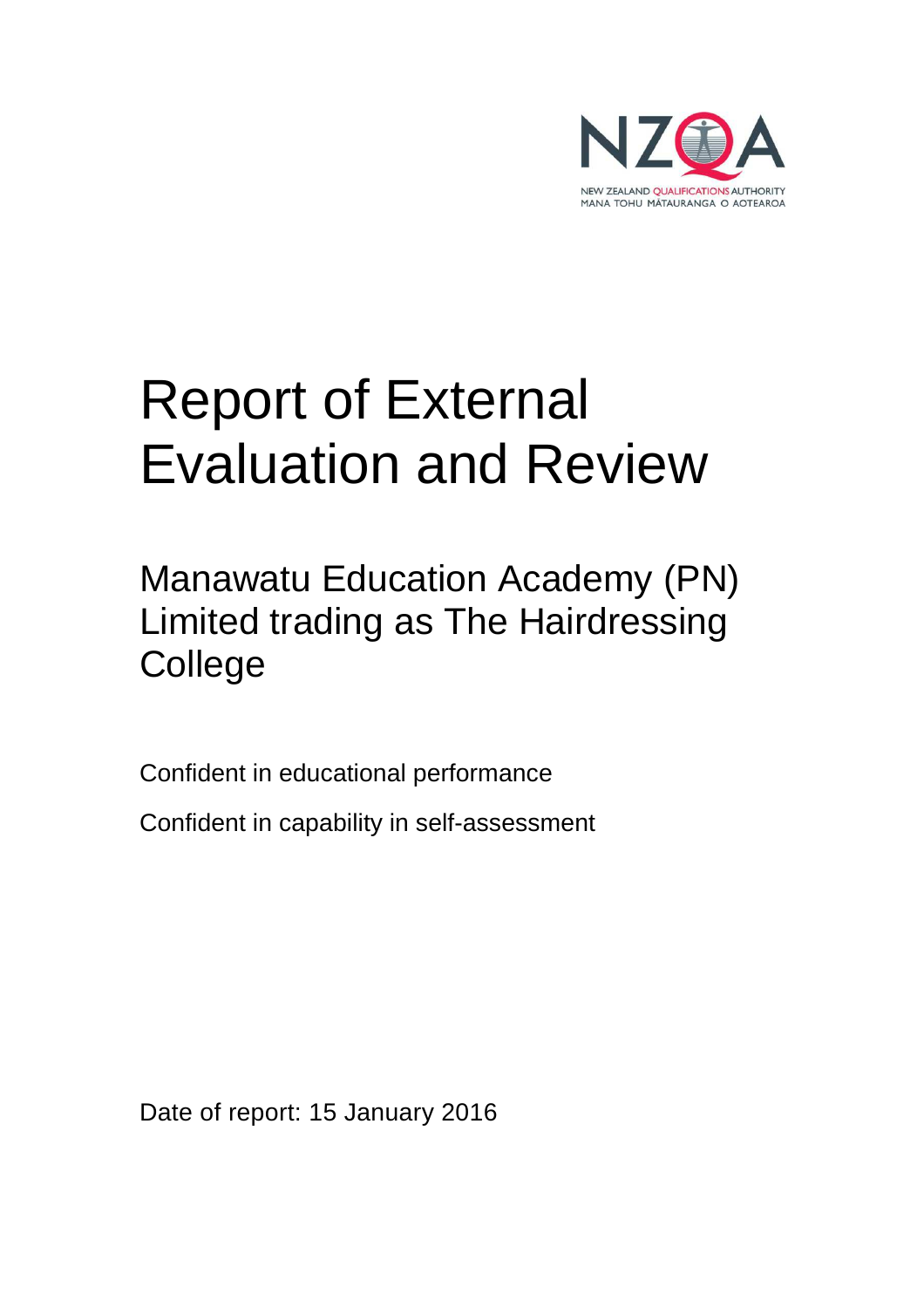## Contents

MoE Number: 8621 NZQA Reference: C18413 Dates of EER visit: 28 and 29 April 2015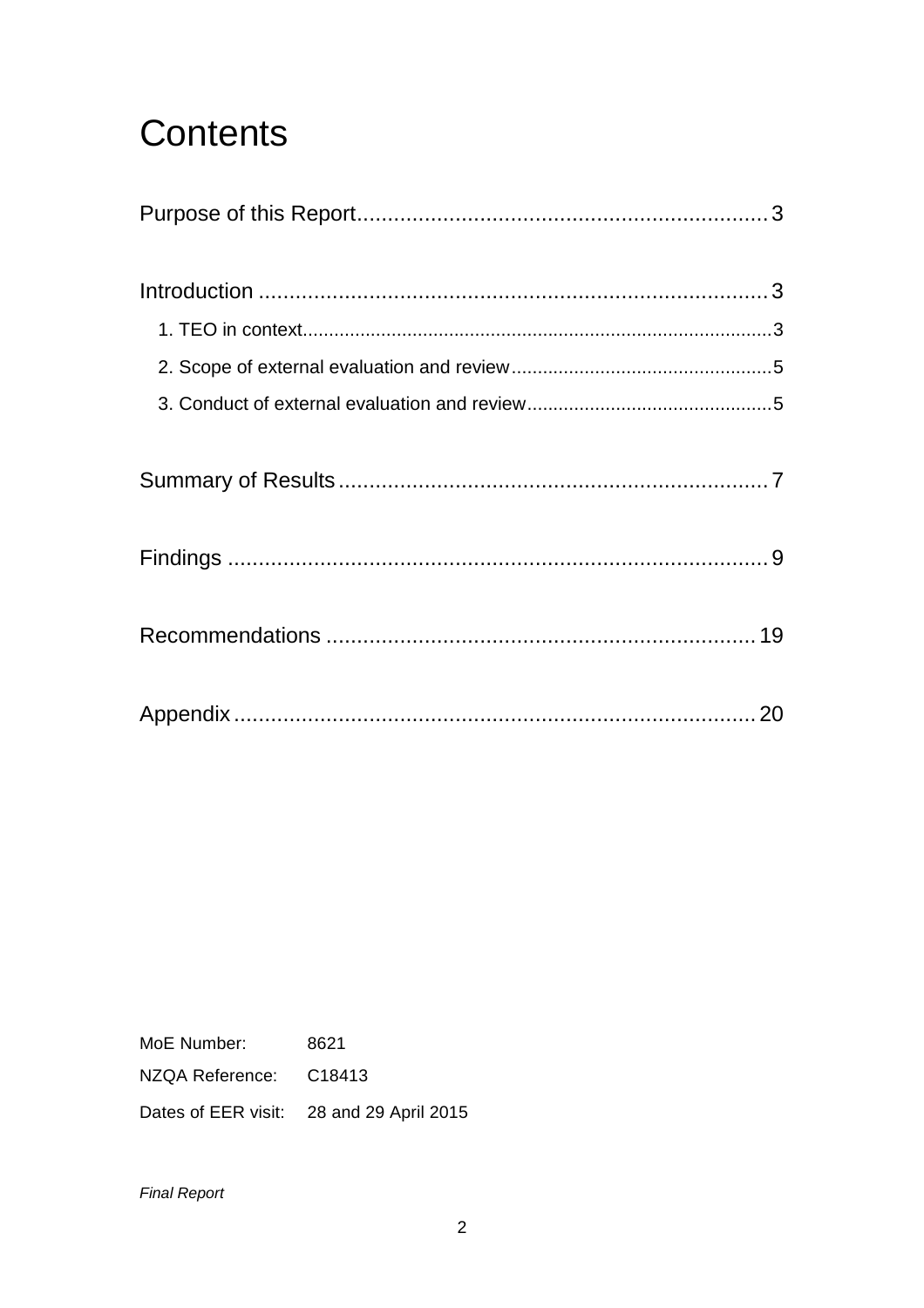## Purpose of this Report

The purpose of this external evaluation and review report is to provide a public statement about the Tertiary Education Organisation's (TEO) educational performance and capability in self-assessment. It forms part of the accountability process required by Government to inform investors, the public, students, prospective students, communities, employers, and other interested parties. It is also intended to be used by the TEO itself for quality improvement purposes.

## Introduction

## 1. TEO in context

| Name of TEO:                      | Manawatu Education Academy (PN) Limited<br>trading as The Hairdressing College                                                                                                               |  |  |
|-----------------------------------|----------------------------------------------------------------------------------------------------------------------------------------------------------------------------------------------|--|--|
| Type:                             | Private training establishment (PTE)                                                                                                                                                         |  |  |
| Location:                         | 103 Cuba Street, Palmerston North                                                                                                                                                            |  |  |
| Delivery sites:                   | Level 1, The Square, Palmerston North, and 152<br><b>Bath Street, Levin</b>                                                                                                                  |  |  |
| First registered:                 | 15 November 1991                                                                                                                                                                             |  |  |
| Courses currently<br>delivered:   | Certificate in Hairdressing - Pre<br>$\bullet$<br>Apprenticeship Level 3)                                                                                                                    |  |  |
|                                   | Certificate in Advanced Hairdressing (Level<br>4)                                                                                                                                            |  |  |
|                                   | Vocational Pathway (NCEA Level 2)                                                                                                                                                            |  |  |
|                                   | Introduction to Retail Skills (Level 2)                                                                                                                                                      |  |  |
| Code of Practice signatory:       | <b>No</b>                                                                                                                                                                                    |  |  |
| Number of students:               | Domestic: 67 full-time students (41 per cent Māori,<br>8 per cent Pasifika), and approximately 60<br>apprentices for off-job training                                                        |  |  |
| Number of staff:                  | Seven full-time, two part-time                                                                                                                                                               |  |  |
| Scope of active<br>accreditation: | In addition to the above certificates, Manawatu<br>Education Academy has accreditation for<br>Certificates in English Language Learning and the<br>Certificate in Introductory Hairdressing. |  |  |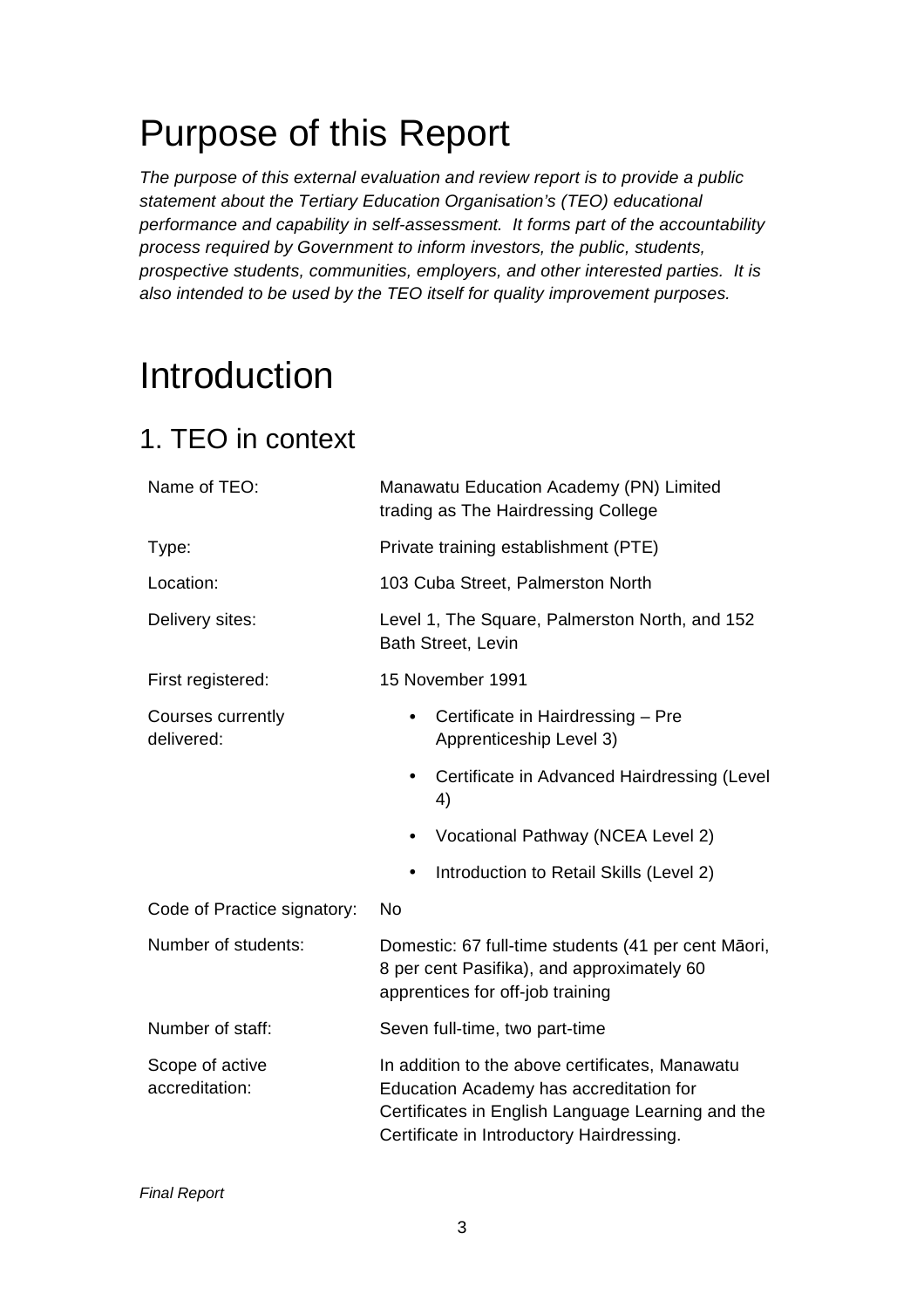Consent to assess in:

| Subfields: Core Generic, Communication Skills, |
|------------------------------------------------|
| Hairdressing.                                  |

Domains in the following subfields: Business Administration, Computing, Core Generic, Health Studies, Occupational Health and Safety, Communication Skills, Languages, Mathematics, Beauty Services, Retail, Distribution and Sales, Retail and Wholesale.

A range of mainly level 1 and 2 unit standards relating to workplace health and safety, personal fitness and wellness, and team facilitation.

- Distinctive characteristics: Manawatu Education Academy predominantly provides training in hairdressing qualifications, youth training (Youth Guarantee) in full-time programmes, and off-job training for hairdressing apprentices in the Manawatu and Horowhenua regions under contract to the Hairdressing Industry Training Organisation (HITO).
- Recent significant changes: Manawatu Education Academy opened a new site in Levin in 2012.

The new staff positions include a head tutor, site manager and truancy officer.

Previous quality assurance history: NZQA last externally evaluated Manawatu Education Academy in September 2011. NZQA was Confident in the organisation's educational performance and capability in self-assessment.

> National external moderation requirements for Core Skills unit standards were met in 2014. In 2013, they were not met for one unit standard (resubmitted and the requirements met in 2014), and modifications were needed for a single standard from the Mathematics in the Workplace domain.

Manawatu Education Academy met HITO's moderation requirements.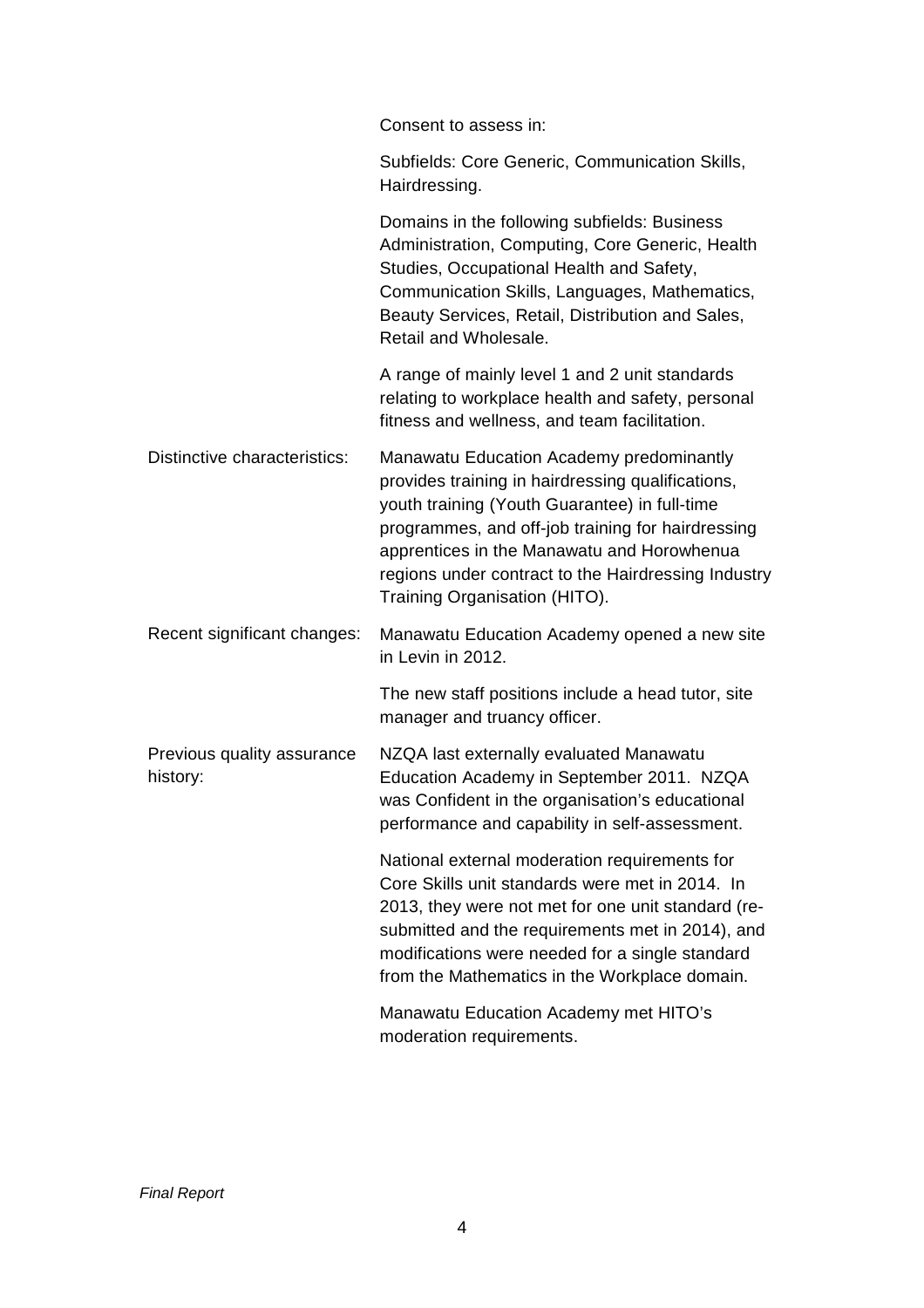### 2. Scope of external evaluation and review

- Governance, management and strategy mandatory focus area
- Youth Guarantee the PTE has successfully delivered foundation learning programmes, and now Youth Guarantee. This is now extended to the new site in Levin. This focus area provides an opportunity to review changes and improvements to this programme, particularly at the Levin site, which has most of the Youth Guarantee students
- Hairdressing certificates (levels 3 and 4) these are the main focus of delivery and provide an opportunity to observe improvements since the last external evaluation and review (EER).

### 3. Conduct of external evaluation and review

All external evaluation and reviews are conducted in accordance with NZQA's published policies and procedures. The methodology used is described fully in the web document Policy and Guidelines for the Conduct of External Evaluation and Review available at: http://www.nzqa.govt.nz/providers-partners/registration-andaccreditation/external-evaluation-and-review/policy-and-guidelines-eer/introduction. The TEO has an opportunity to comment on the accuracy of this report, and any submissions received are fully considered by NZQA before finalising the report.

The documents the evaluation team received before the visit included:

- Self-assessment report
- Strategic plan
- Initiatives and Reflections document
- Reports of student achievement, including Tertiary Education Commission (TEC) educational performance indicator data
- Literacy and numeracy report
- Student handbooks
- Tutor manuals
- Reports on stakeholder consultation.

The evaluators held a meeting with the HITO chief executive and quality manager on March 8.

Two evaluators conducted the EER visit at The Hairdressing College sites in Palmerston North and Levin on 28 and 29 April 2015.

The evaluators interviewed:

• The owner-director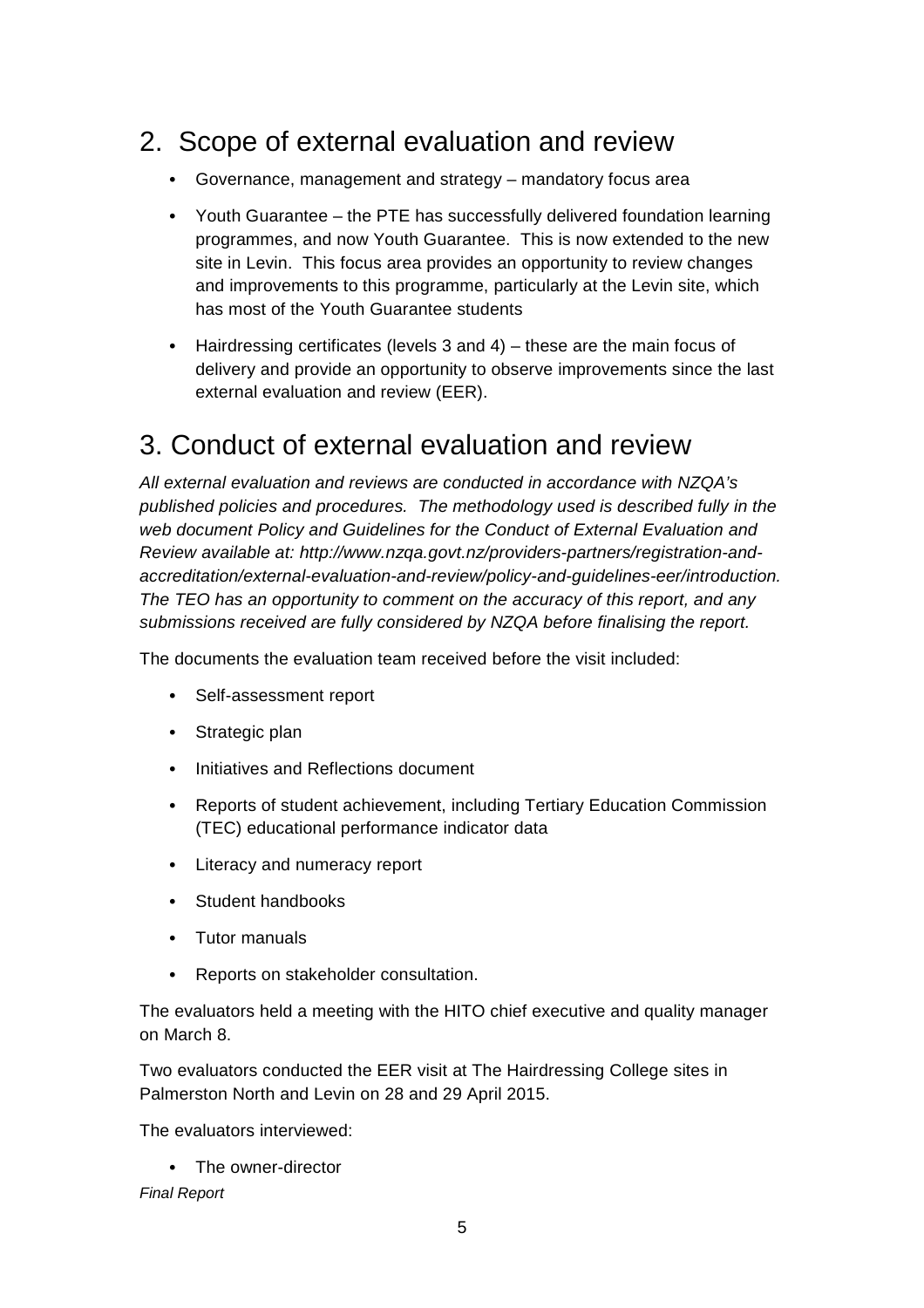- Management staff and tutors
- Youth Guarantee students
- Hairdressing students and graduates
- Members of the advisory group and external stakeholders, including salon owners, employers of graduates, and representatives of regional youth agencies.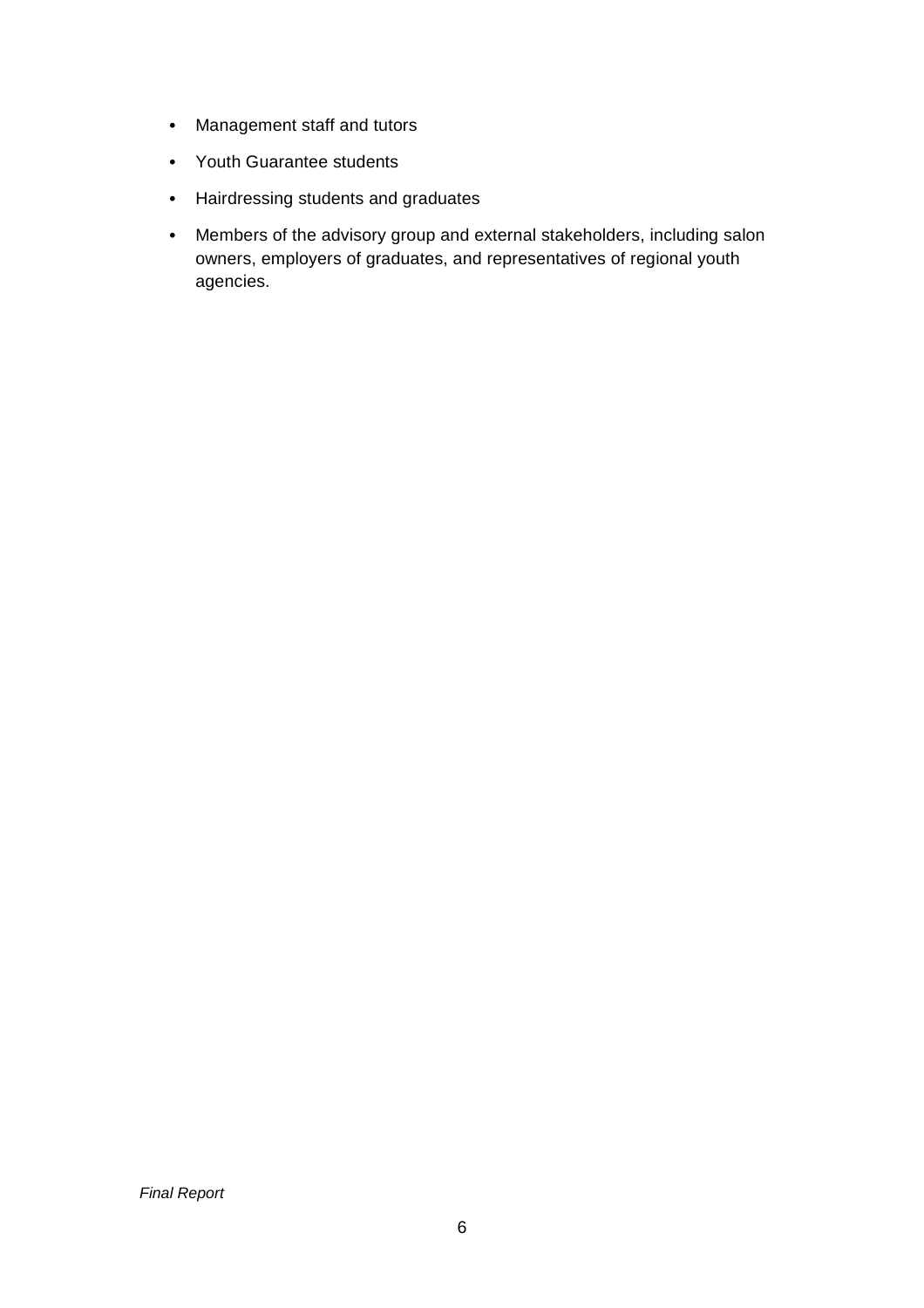## Summary of Results

### Statement of confidence on educational performance

NZQA is **Confident** in the educational performance of **Manawatu Education Academy (PN) Limited trading as The Hairdressing College.**

The Hairdressing College has maintained strong levels of achievement since the last EER in 2011. The PTE's performance is consistently above TEC contracted targets and above the performance of similar providers.

In 2013, the PTE was the top provider for the Youth Guarantee programme. As a consequence, the TEC awarded The Hairdressing College additional funding for 2014.

As well as the full-time programmes, The Hairdressing College is the only provider of off-job training for hairdressing apprentices and the only provider of a level 4 hairdressing certificate in the Manawatu and Horowhenua regions.

Māori participation in training has doubled since 2013, and success rates are high. At 40-45 per cent, Māori participation is higher than the proportion of Māori in the regional population (20 per cent). Māori and Pasifika student achievement also exceeded TEC targets in 2013. Pasifika enrolments are low (less than 5 per cent of students).

- A new site in Levin offers all the PTE's programmes. Stakeholders value the addition to employment-related training for the region.
- The PTE meets contractual outputs to funding bodies and achieves excellent levels of programme and qualification completion in its hairdressing programmes.
- The qualifications achieved are of value to students. The qualifications lead to study at higher levels and sustainable employment in the hairdressing industry.
- Stakeholder engagement is extensive and the programmes are well supported by industry. Employers have confidence in the level of skill and knowledge of the graduates they employ.
- Graduate destinations are well known and monitored. The data is collated and analysed to provide an understanding of industry trends that might have an impact on decisions about training provision, and inform improvements to programme delivery.
- Since the last EER, the PTE has made substantial improvements to its teaching practices. Internal and external appraisal processes have shown improvements in tutor performance and confidence.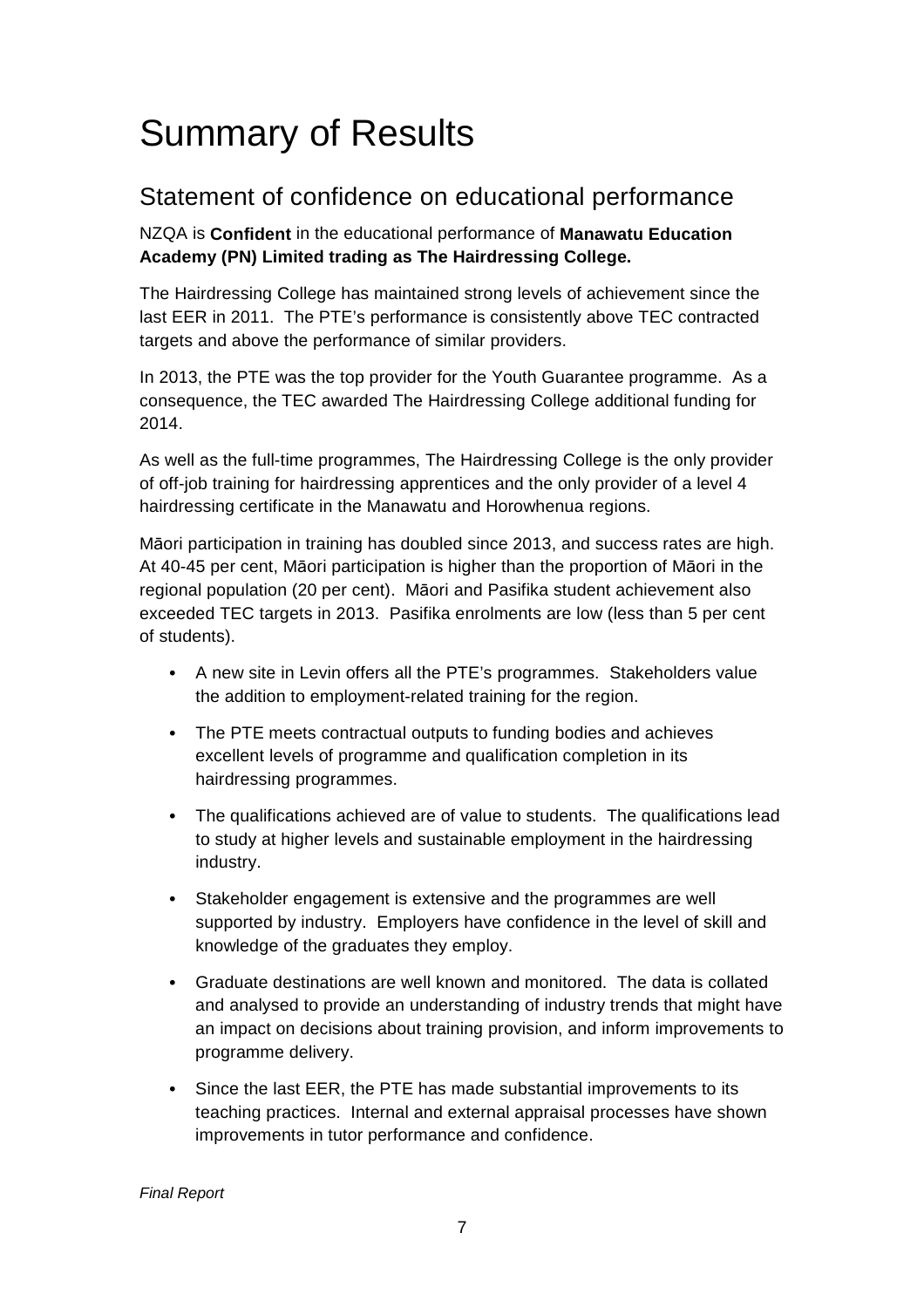• While the PTE's educational performance at the Palmerston North site is strong, the evaluation team noted gaps in the guidance and support of students in Levin.

### Statement of confidence on capability in self-assessment

#### NZQA is **Confident** in the capability in self-assessment of **Manawatu Education Academy (PN) Limited trading as The Hairdressing College.**

Since the last EER, The Hairdressing College has improved its self-assessment practice. This is in response to the EER findings about analysis of student data, teaching effectiveness, and student evaluation and feedback.

The evaluators saw evidence of improved practice in programme delivery, resulting in changes to the collation and use of student data and a focus on consultation with students that enabled students to have greater input into their learning, as outlined below.

- The monitoring of student achievement is thorough, and management, tutors and most students have good information about progress. Regular feedback on progress supports student learning and provides valuable information to tutors and management about the content and delivery of training and the need for any changes. The PTE provided the evaluation team with evidence of the resulting improvements.
- Greater opportunities for student feedback has resulted in changes to programme delivery that benefit student learning.
- An analysis of enrolments showed that there was a trend of early withdrawals and non-attendance at the start of programmes. The PTE addressed this through a more creative, practical focus in the first four to five weeks of the programme, and withdrawals have decreased.
- An analysis of attendance patterns resulted in strategies to encourage higher attendance, which include the recent appointment of a truancy officer. Evidence to date has shown an increase in attendance.
- Analyses of stakeholder surveys and the extensive experience and contacts the PTE has within the industry have led to the introduction of a new programme to meet the wider needs of students and employers. There is also a renewed focus on training students in customer service skills that meet employer needs.

The evaluation team considered that The Hairdressing College has sound systems in place for self-assessment and that there was evidence that educational performance is supported as a result. The PTE has identified areas for improvement, such as the monitoring of the destinations of Māori graduates and employment in sectors other than hairdressing to provide a wider view of student success.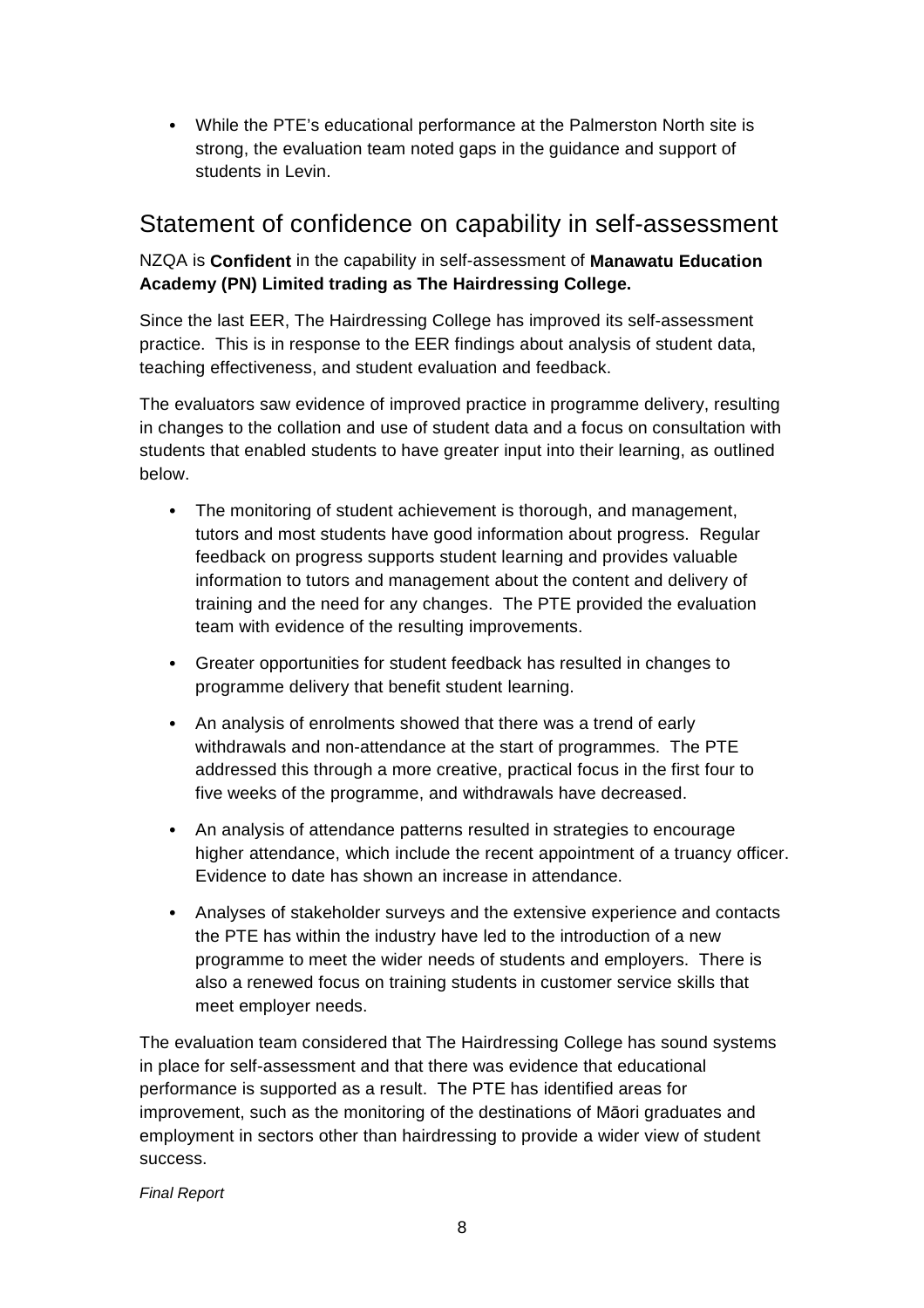## Findings<sup>1</sup>

#### 1.1 How well do learners achieve?

The rating for performance in relation to this key evaluation question is **Excellent.**

The rating for capability in self-assessment for this key evaluation question is **Excellent.**

The Hairdressing College has maintained strong levels of achievement since the last EER in 2011. The PTE's performance is consistently above TEC contracted targets and above the performance of similar providers.

In 2013, the PTE was the top provider for the Youth Guarantee programme, achieving completions of 100 per cent for programmes and 89 per cent for qualifications. Māori and Pasifika student achievements also exceeded TEC targets, although overall Pasifika enrolments are low (less than 5 per cent of students).

Māori participation has doubled since 2013, and success rates for Māori students are high. Table 1 shows the number of completions in 2013-2014 for the levels 3 and 4 hairdressing qualifications for all ethnicities. Retention in the programmes is high. Māori completions were at the same level or higher than the overall completion rate. The data is for both the Palmerston North and Levin sites.

| Enrolments and percentage of completions                   |                   |                    |             |           |            |
|------------------------------------------------------------|-------------------|--------------------|-------------|-----------|------------|
| Year                                                       | Total<br>enrolled | Total<br>completed | European    | Māori     | Pasifika   |
| Certificate in Hairdressing – Pre Apprenticeship (Level 3) |                   |                    |             |           |            |
| 2014                                                       | 24                | 22 (92%)*          | 11 (100%)** | $9(90\%)$ | $2(100\%)$ |
| 2013                                                       | 23                | 20 (87%)           | 15 (83%)    | 4 (100%)  | 1 (100%)   |
| Certificate in Advanced Hairdressing (Level 4)             |                   |                    |             |           |            |
| 2014                                                       | 23                | 18 (78%)           | 9(75%)      | 8(88%)    | $1(100\%)$ |
| 2013                                                       | 16                | 15 (94%)           | $9(100\%)$  | 4 (100%)  | $2(100\%)$ |

**Table 1. The Hairdressing College – levels 3 and 4 completion data, 2013-2014** 

\* Percentage of total enrolled learners who complete

\*\* Percentage of group who complete

The high level of achievement is supported by the TEC educational performance indicator data shown in Table 2. Results for 2013 were above the sector median.

l

<sup>1</sup> The findings in this report are derived using a standard process and are based on a targeted sample of the organisation's activities.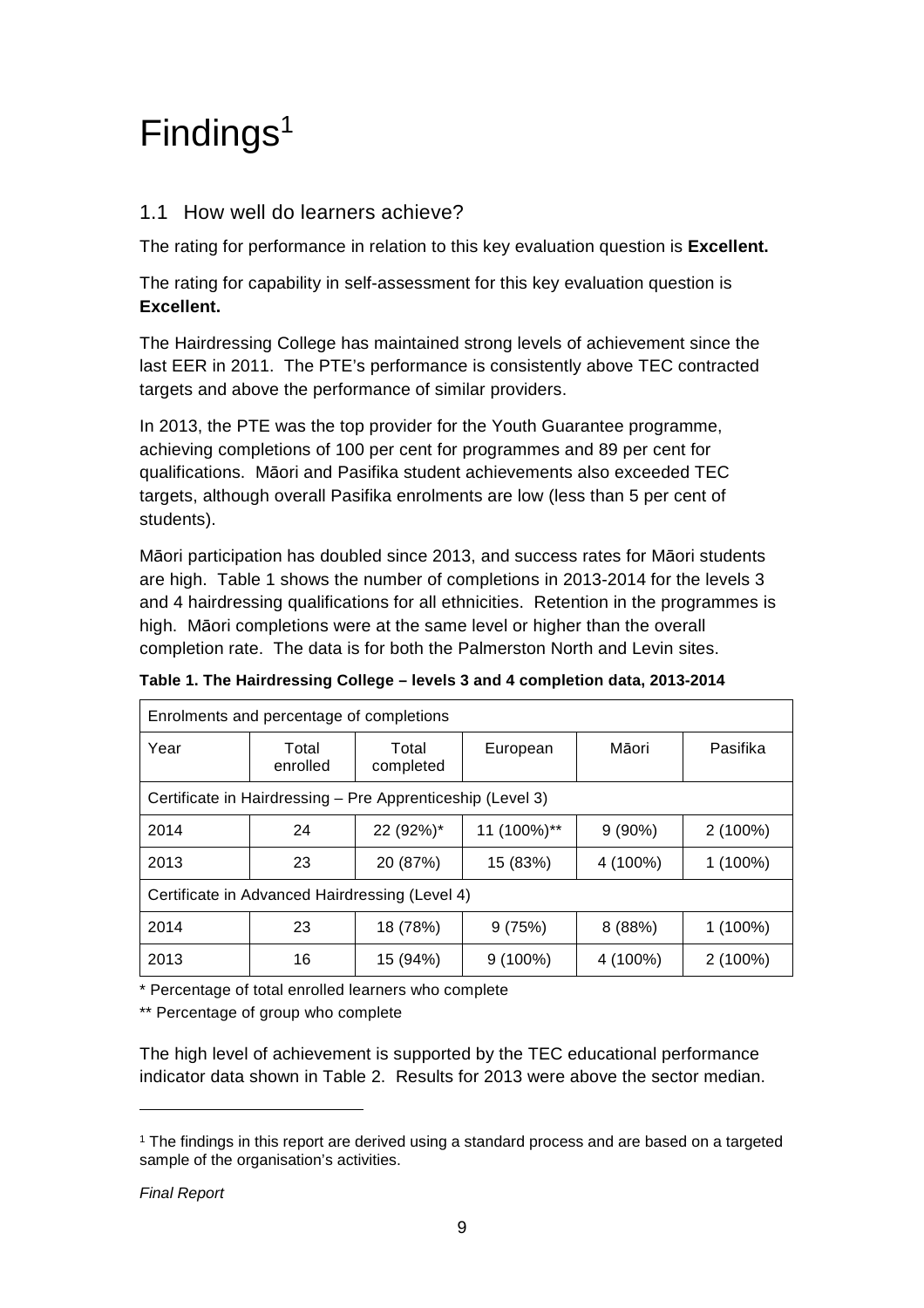| Year | Programme<br>completions | Qualification<br>completions | Progression to<br>further study | Retention |
|------|--------------------------|------------------------------|---------------------------------|-----------|
| 2014 | 82                       | 100                          | 36                              | 83        |
| 2013 | 87                       | 90                           | 38                              | 91        |
| 2012 | 95                       | 82                           | 41                              | 91        |

#### **Table 2. Hairdressing qualification levels 3 and 4 – completions as a percentage of students enrolled, progression, and retention, 2012-2014**

As noted, the PTE achieved outstanding results for Youth Guarantee programmes in 2013. In 2014, the TEC educational performance indicators show that 87 per cent of students completed their programme, and 84 per cent completed their qualifications. In 2014-2015, Māori students were 50 per cent of all students, and (as shown by Table 3) their achievements were consistently high, at the same level or above the overall rate.

Table 3 shows The Hairdressing College Youth Guarantee data on student completion by ethnicity and percentage. The percentage of completions to enrolments shows the high level of retention in the programme.

#### **Table 3. The Hairdressing College – Youth Guarantee programme completion by ethnicity, 2013-2014**

| Year | Total<br>enrolled | Total<br>completed | European    | Māori    | Pasifika   |
|------|-------------------|--------------------|-------------|----------|------------|
| 2014 | 23                | 18 (78%)*          | $7(77%)$ ** | 10 (83%) | $1(50\%)$  |
| 2013 | 23                | 22 (96%)           | 11 (100%)   | 10 (90%) | $1(100\%)$ |

\* Percentage of total enrolled learners who complete

\*\* Percentage of group who complete

The PTE tracks graduate destinations for all programmes to observe trends in the progression of students to apprenticeships or further study. An emerging pattern is the increasing number of students who choose to continue higher-level study at the PTE. This includes Youth Guarantee students. In 2013, 65 per cent of Youth Guarantee students progressed to further training at the PTE (the level 3 hairdressing certificate), and 47 per cent in 2014.

Overall, self-assessment is built into teaching and assessment practice and, with improvements to individual learning plans based on regular monitoring, generally supports the PTE's educational performance. Self-assessment has identified gaps and areas for improvement. The PTE has, for example, put in place a high risk attendance register and appointed a truancy officer to improve students' attendance and chances of success. There was emerging evidence that attendance has improved as a result.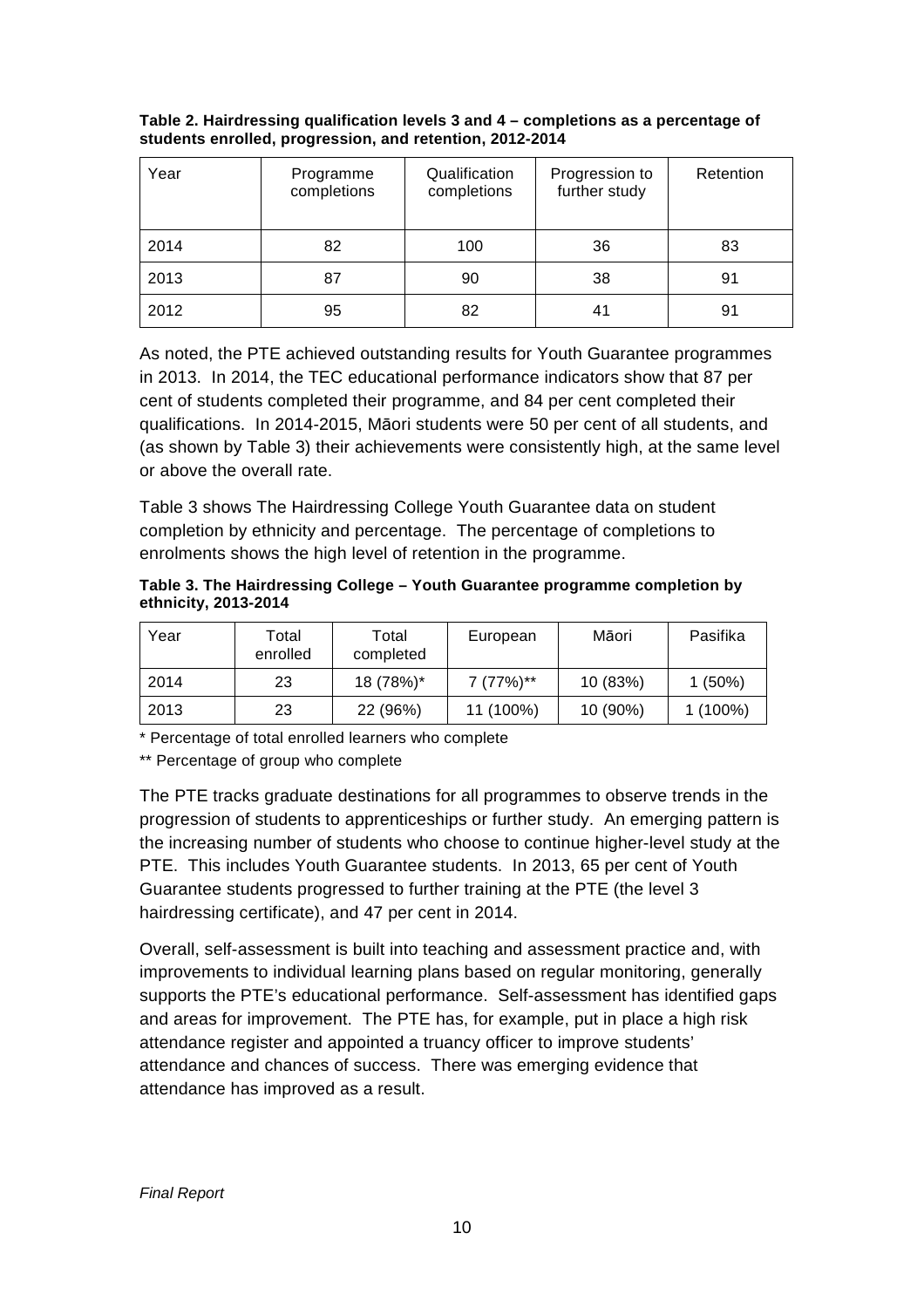#### 1.2 What is the value of the outcomes for key stakeholders, including learners?

The rating for performance in relation to this key evaluation question is **Excellent.**

The rating for capability in self-assessment for this key evaluation question is **Good.**

The PTE's programmes deliver high-value outcomes to all stakeholders, and in particular to an increasing number of Māori students and to communities with high levels of youth unemployment, such as Levin. Stakeholders from the Horowhenua region interviewed by the evaluation team considered that the PTE is a valuable addition to the region's tertiary education sector, provides a 'good service to the community overall', and 'very good outcomes for individual students'. A meeting with stakeholders in Palmerston North, with a longer association with the PTE, spoke of the value of the collaborative arrangements with the PTE that enabled them to contribute to the training of future employees.

Students the evaluation team interviewed said their training, work experience and re-engagement in learning (especially through Youth Guarantee) were of value to them for future work in the hairdressing industry or other employment.

The PTE provides a comprehensive pathway for hairdressing training, and is the sole provider of a level 4 hairdressing qualification in the Manawatu and Horowhenua regions. This allows students in the region to progress to higher-level study that enhances their employment opportunities.

As noted in Findings 1.1, student completions are high and allow graduates to enter apprenticeships, other relevant employment, and higher-level study. Table 4 shows the progression of students from the intermediate level 3 hairdressing programme to apprenticeships or further study at level 4 at the PTE. The availability of apprenticeships fluctuates. Students who do not gain salon employment are likely to re-enrol for the level 4 certificate.

| Year | Apprenticeship | Salon or other<br>employment | Further training at<br>The Hairdressing<br>College | Out of labour<br>force/not known |
|------|----------------|------------------------------|----------------------------------------------------|----------------------------------|
| 2013 | 0%             | $0\%$                        | 65%                                                | 17%                              |
| 2014 | 0%             | 13%                          | 48%                                                | 26%                              |

| Table 4. Progression of The Hairdressing College students to apprenticeships, |
|-------------------------------------------------------------------------------|
| employment or further training, 2013-2014                                     |

All the programmes incorporate work experience in the PTE's own commercial salon and local salons. The success of students in local and international hairdressing competitions is of personal value to them for the sense of pride and achievement they gain and 'finishing' skills over and above the basic training. In 2012 and 2014, one student represented Manawatu at the national competition. The PTE has records of many other students receiving top awards.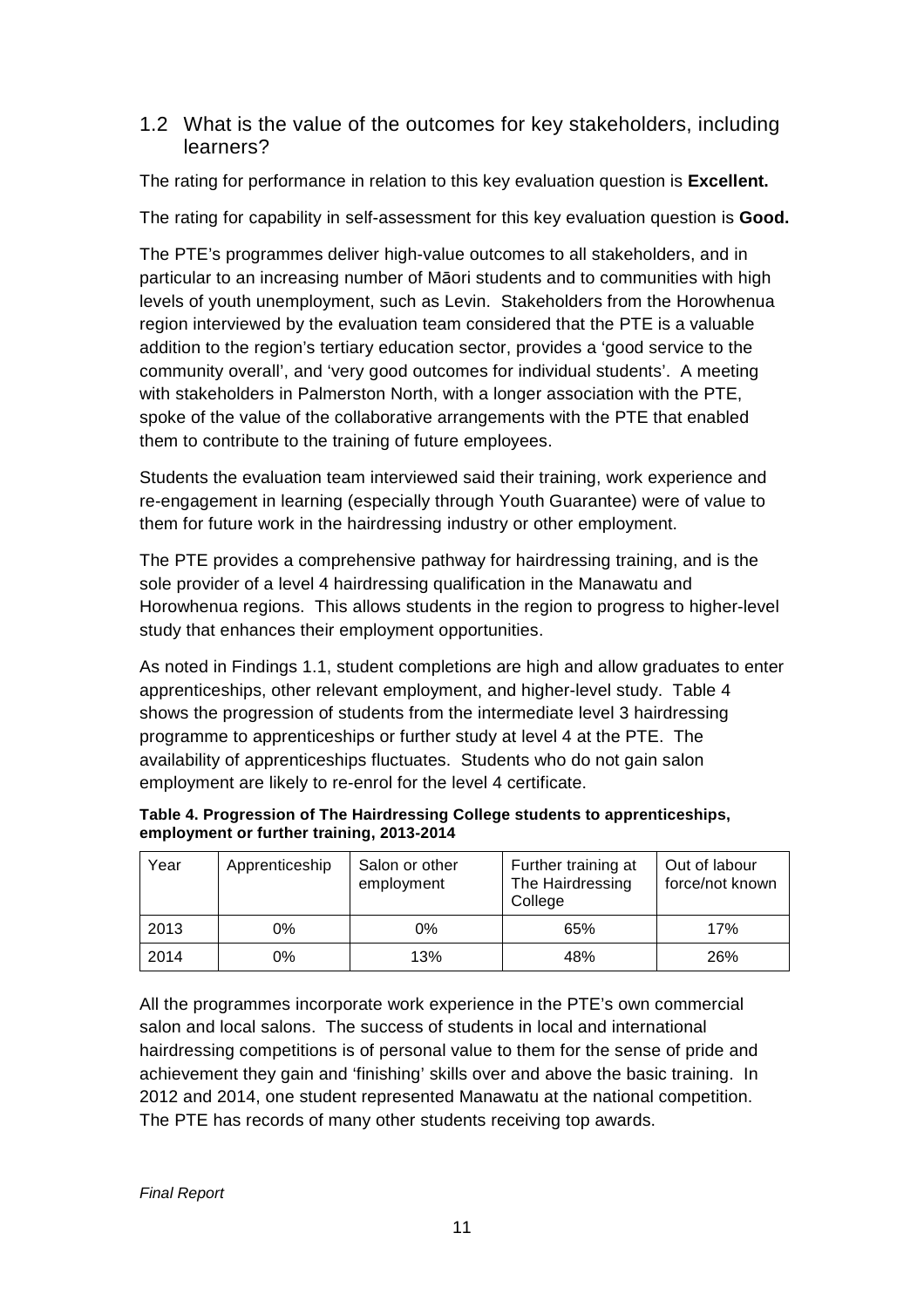Employers interviewed by the evaluation team commented on the work-readiness of graduates. They have confidence in the level of skill and knowledge of the PTE's graduates, repeatedly employing graduates and providing work experience for other students.

It was clear from evaluator meetings with stakeholders that the PTE has a very good understanding of the value of its programmes. The PTE knows and monitors graduate destinations. Feedback from work experience, employer surveys and student evaluations provides the PTE with up-to-date information about the value of the training programmes to all stakeholders.

The PTE has also identified the need to disaggregate data further to better understand destinations and outcomes for Māori and employment outcomes other than hairdressing to provide a wider view of student success.

An advisory group, which includes partner salons, complements this approach by determining the value of the PTE's training and helping the PTE to understand industry needs.

1.3 How well do programmes and activities match the needs of learners and other stakeholders?

The rating for performance in relation to this key evaluation question is **Good.**

The rating for capability in self-assessment for this key evaluation question is **Good.**

The Hairdressing College matches its programmes and activities to the needs of stakeholders using its knowledge of the industry as well as information from employer and student surveys, feedback from work experience placements and analysis of results, and in accordance with TEC priorities. The evaluation team saw evidence of changes and improvements to programme content and delivery, such as the introduction of a new programme.

The assessment of a student's individual learning needs and capability for learning at different levels is based on a well-structured initial interview process, with guidelines for tutors. This helps direct students to the programmes that best meet their vocational needs and sets up individual learning plans, including literacy and numeracy assistance. The PTE monitors these learning plans regularly to ensure that students are developing the skills needed to complete a qualification.

The programmes are also designed to match the demographics of a region, such as Levin, where additional training is incorporated into the programmes as needed. The new Retail certificate and National Certificate of Educational Achievement Vocational Pathway programmes meet the needs of a wider market, provide Youth Guarantee students with more options for study and employment, and complement the learning in other programmes.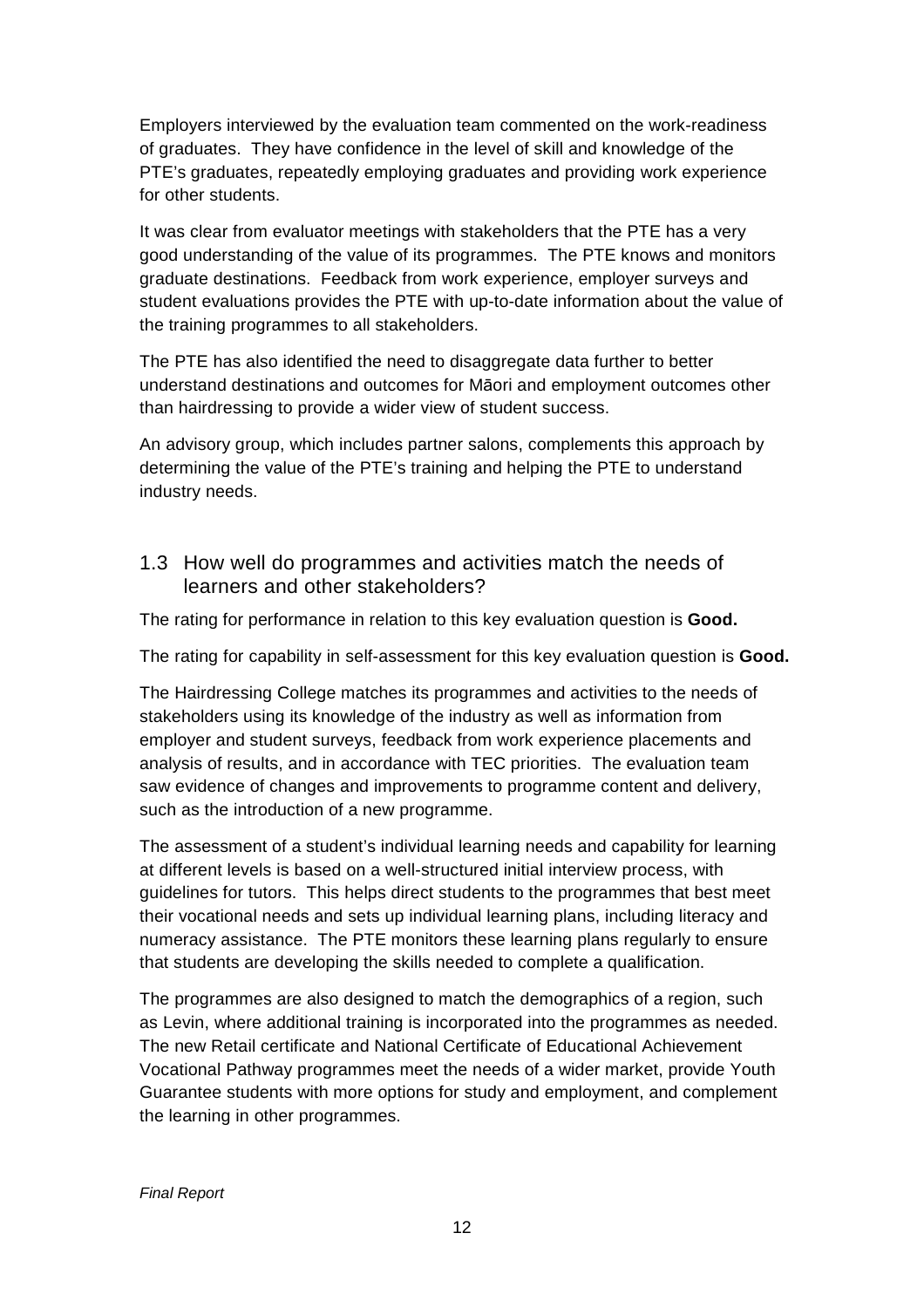The PTE has comprehensive processes for monitoring student progress and reporting achievement. However, some students interviewed by the evaluation team at the Levin site were unclear about the content of the programme they were enrolled in and said they were not sure about their achievements to date. This feedback contrasts with that from students at the Palmerston North site (who were very clear about their progress), and indicates some gaps in meeting student needs.

The full-time hairdressing programmes link the local certificate outcomes to the national certificates. This meets the needs of students who later obtain an apprenticeship to complete the level 4 professional hairdressing qualification, and ensures that the training matches national industry standards in all programmes.

Student feedback led to a change in the focus of hairdressing training. Learning salon skills through practice first, leading to a better understanding of the theory components, better suits learning needs.

Surveys of hairdressing employers identified the skills needed by employees and have provided valuable data on changes in the industry environment, growth, and entry-level requirements for different salon positions, including literacy and numeracy and customer service skills. The PTE consequently has incorporated more 'soft skills' training into its programmes, as well as new hairdressing techniques, and is able to effectively prepare graduates for employment.

Employers interviewed by the evaluators considered that the graduates they had employed were well prepared for salon work. Tutors and management work to ensure that students going on work placement are well prepared and likely to gain from the experience.

Block and day-release courses for off-job training enable apprentices to complete the requirements of their professional qualifications.

Overall, the PTE's self-assessment processes have resulted in changes and improvements that meet the needs of stakeholders. The number of graduates gaining employment in the hairdressing industry is evidence of this, as is the satisfaction of graduates and their employers with the skills demonstrated.

As noted, the PTE intends to widen its stakeholder consultation and analysis of destinations and outcomes for Māori and to include other employment outcomes to provide a better understanding of how its programmes match the needs of other industry sectors.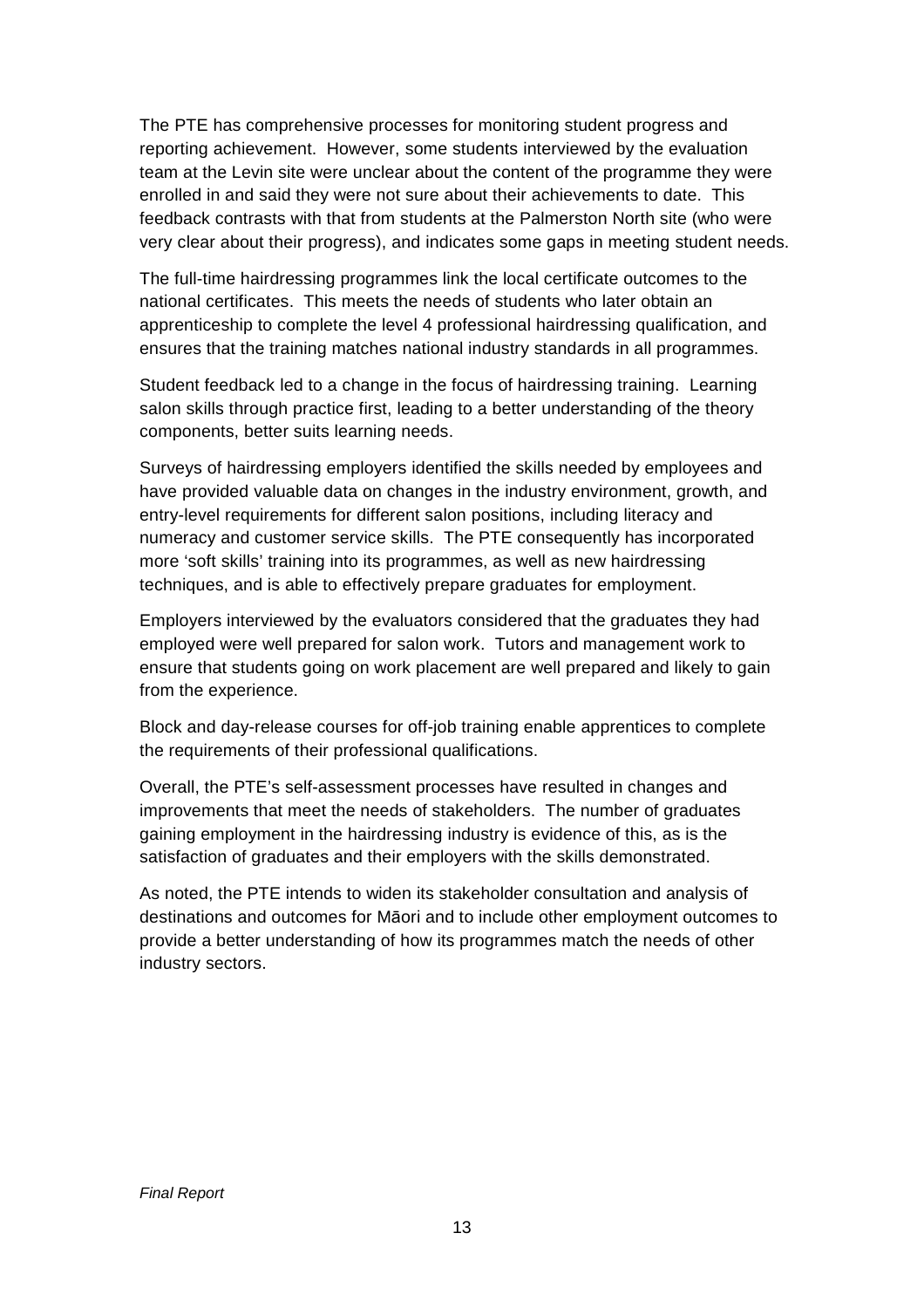#### 1.4 How effective is the teaching?

The rating for performance in relation to this key evaluation question is **Good.**

The rating for capability in self-assessment for this key evaluation question is **Good.**

The Hairdressing College has improved its teaching practice and self-assessment since the last EER. New resources such as induction and teaching manuals have been developed by an external educational consultant. Regular workshops, observation and feedback support tutor practice, and encourage them to understand how students learn and to develop strategies to meet individual learning needs. All tutors are trained in assessment and adult learning techniques.

Tutors interviewed by the evaluation team said the training and resources supported their practice and provided them with the skills and confidence they needed to help students learn. Tutor performance is assessed by internal appraisals supported by appraisals conducted by the external education consultant. The appraisal reports provide evaluative comments that tutors and management find helpful for ongoing professional development. The 2013 external appraiser's report noted the building of strong relationships between tutors and students, and that this was being used to enhance teaching and learning on all sites; and that lessons were 'structured, with clear introduction, body and conclusion'.

Students learn in a supportive environment with access to a well-resourced salon. Student handbooks provide information about all aspects of the programme, and study guides for each module have embedded learning expectations around 'soft skills', such as communication and presentation. There is an appropriate mix of theory and practice balanced to achieve the desired outcomes. Students with special learning needs have support to learn with a literacy/numeracy tutor and audiotape for assessment.

Students have many opportunities to understand and map their progress through reflective journals, wall charts and reports from the student database. With the exception of some at the Levin site, generally the students interviewed had a clear understanding of their progress and what they needed to do to complete their programme.

Both tutors and students interviewed clearly understood the assessment process, which is reinforced by a pre-assessment meeting. Internal moderation outcomes discussed with the evaluation team maintain standards of assessment, which is supported by the PTE's compliance with external moderation conducted by NZQA and HITO.

Feedback from tutors and students and the high levels of student achievement and satisfaction are all indicators of effective teaching practice.

In its self-assessment report, the PTE noted high levels of tutor absence and turnover. This may only involve one site. Further analysis of the many processes introduced to improve teaching practice would provide an understanding of any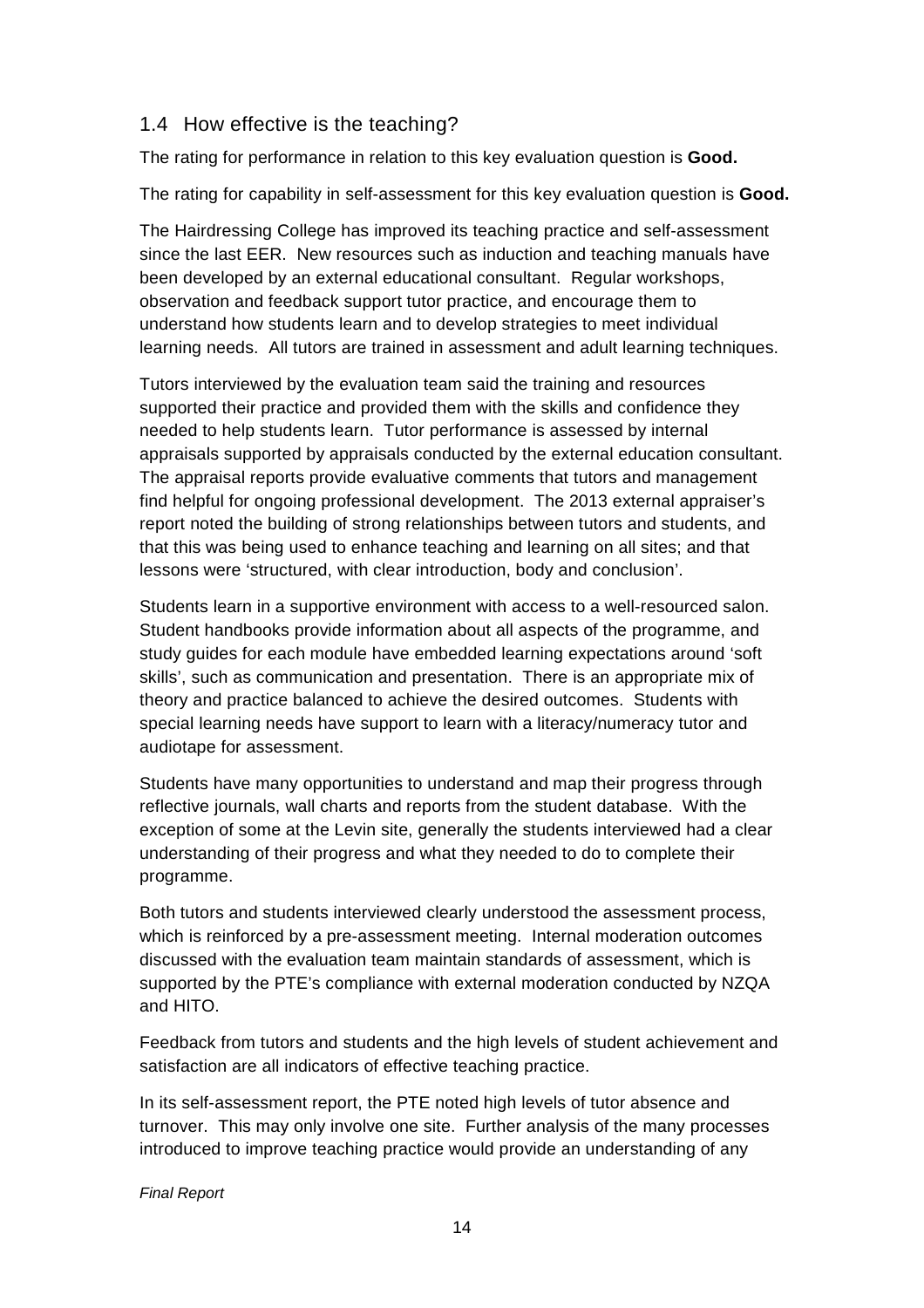issues that may have an impact on the overall effectiveness of the new tutor training, support and professional development initiatives.

#### 1.5 How well are learners guided and supported?

The rating for performance in relation to this key evaluation question is **Good.**

The rating for capability in self-assessment for this key evaluation question is **Good.**

The PTE has good support and guidance systems, many of which are integrated into the delivery of the programmes and cover the learning, personal and cultural needs of the students.

Students have many ways to access the support and guidance they need. These include the learning support outlined in other sections of this report, ongoing tutorial coaching, a buddy system that pairs new students with more experienced ones for salon work, support for personal issues, 'real-life' work experience, and employment advice. External agency support is provided as needed, such as budget advisory services.

Parents and caregivers are encouraged to attend the initial enrolment interview. This provides them with a good understanding of the expectations of the programme, and a basis for supporting students throughout the training.

The students use a self-reflective journal to record questions or give feedback about their progress or any issues. Tutors respond to these questions and issues promptly to ensure there are no barriers to learning. Students interviewed said these journals were helpful in resolving learning or personal issues.

The PTE is reviewing how it integrates tikanga Māori into the Levin-based programmes in particular. The PTE holds whānau evenings to give families and friends an understanding of the options for further training. Collaboration with local organisations Te Kokiri and Life to the Max (an agency dealing with disaffected youth) enables the PTE to coordinate its support services and use the resources of other agencies who have an understanding of the issues faced by some young people.

A trend of early withdrawals and non-attendance at the start of programmes has been addressed through a more creative, practical focus in the first four to five weeks of programmes. Withdrawals have decreased because of this. Other PTE analysis has resulted in strategies to encourage higher attendance. The recently appointed truancy officer works with students, their families and other agencies to improve attendance. Anecdotal evidence is that attendance has improved.

As a result of the 2011 EER, the PTE seeks more and frequent feedback from students through forums and assemblies. Some changes to programmes have resulted that better support student learning. The results of student surveys are positive.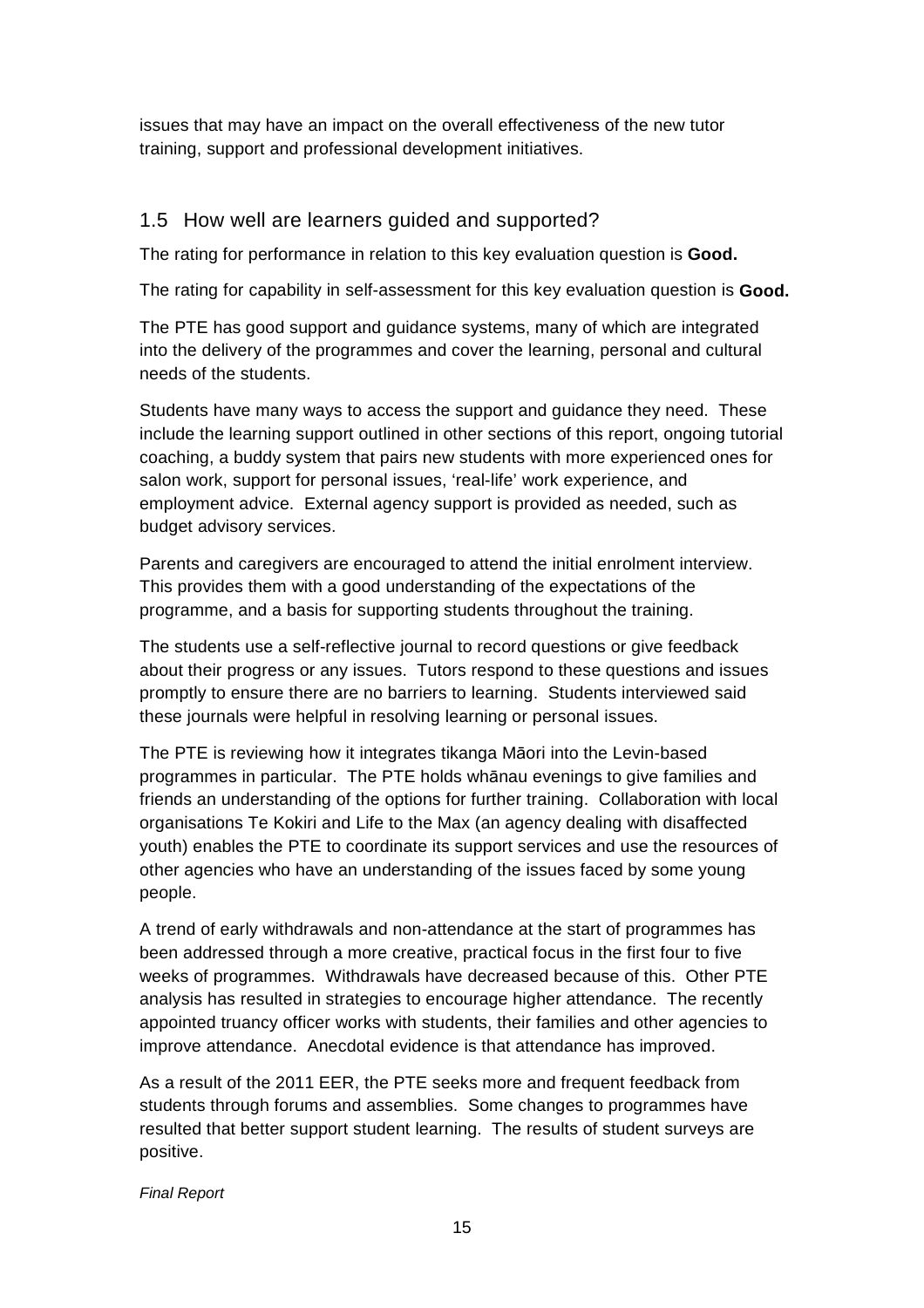Students interviewed at the Palmerston North site said they felt supported by tutors and management, were 'comfortable' in the training environment, and had a sense of belonging. Students at Levin discussed their concerns with the evaluation team, saying they lacked support and direction.

The PTE has very good systems in place which support the majority of students, and self-assessment practice has enabled the PTE to target services where they are most needed, such as attendance and providing students with more opportunities to give feedback on learning needs and styles.

However, there are some gaps in the implementation of current systems, and others have only been introduced recently. This affects the PTE's overall understanding of how well all students are supported.

1.6 How effective are governance and management in supporting educational achievement?

The rating for performance in relation to this key evaluation question is **Good.**

The rating for capability in self-assessment for this key evaluation question is **Good.**

The Hairdressing College has a very clear direction to provide hairdressing training that meets the needs of the industry and supports regional communities in areas of high youth unemployment through programmes such as Youth Guarantee.

Governance and management is undertaken by a small group consisting of the director, head of school, head tutor and site manager. They are very experienced in the industry and are committed to embedding creativity and flair into the training of students. They support educational achievement and other positive outcomes through well-resourced and planned training. The high levels of retention and completions, the progression of graduates, and the increasing numbers of students (including Youth Guarantee students) continuing their studies at the PTE are evidence of the PTE's effectiveness. The success of the programmes in meeting the needs of stakeholders was confirmed in interviews with most students, graduates and employers.

A strategic plan informs the direction and priorities of the organisation. The director makes excellent use of external consultants and works to their specialties. The outsourcing of projects (such as the development of teaching manuals, the preparation of management reports, and tutor appraisal) is carefully managed in consultation with management and tutors. An advisory board is available to provide advice and guidance as needed, but the board has no formal governance role.

Recent changes to government funding and priorities for the Youth Guarantee programme have been well managed by the PTE.

Final Report All staff share in the vision and direction of the PTE. At organisational planning days, staff have the opportunity to review student needs, programmes and the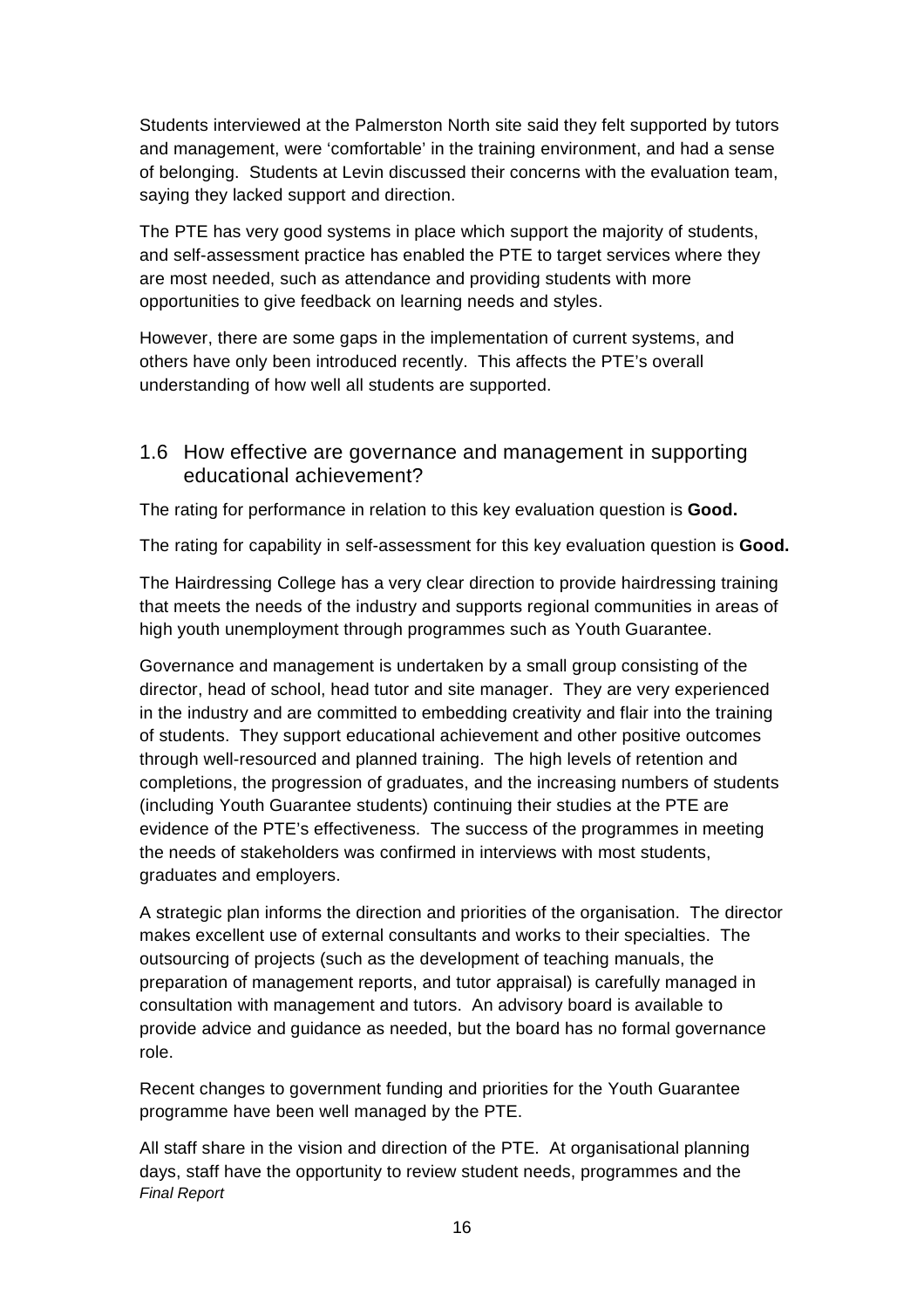strategic plan. Operational procedures are fully documented, support good educational and management practice, and are accessible to all staff. This includes an updated quality systems manual to guide processes.

Tutors have qualifications and experience well suited to their positions, and are supported and valued. The PTE has focused on improving tutor performance and setting high standards. In 2013, one of the tutors was recognised by HITO as Tutor of the Year.

Since the last EER, the PTE has introduced more robust systems for the analysis of student data. The management team and tutors hold regular meetings and have a number of ways of collating and analysing student progress. In meetings with the evaluation team, it was clear that tutors understand how well their students are achieving and the contribution improved teaching and support practices have made to the increase in programme and qualification completions.

Organisational management is sound and supports the programmes at the Palmerston North site in particular. This was confirmed in interviews with the evaluators, who also reviewed useful documentation and management reports.

Concerns raised by students at the Levin site coincide with changes to staffing since the beginning of the year. The PTE put a temporary measure in place: providing tutorial resources from Palmerston North until the appointment of a fulltime equivalent tutor.

However, there appear to be some unresolved issues that raise questions about the PTE's otherwise well-functioning monitoring and support processes, as noted in this report.

The changes made in response to the report of the last EER have been substantial and are ongoing. The PTE's self-assessment is comprehensive. Further analysis of improvement is needed (especially around the support and guidance of students and the response to student needs at the Levin site) so that the PTE can evaluate how well the new processes contribute to educational performance.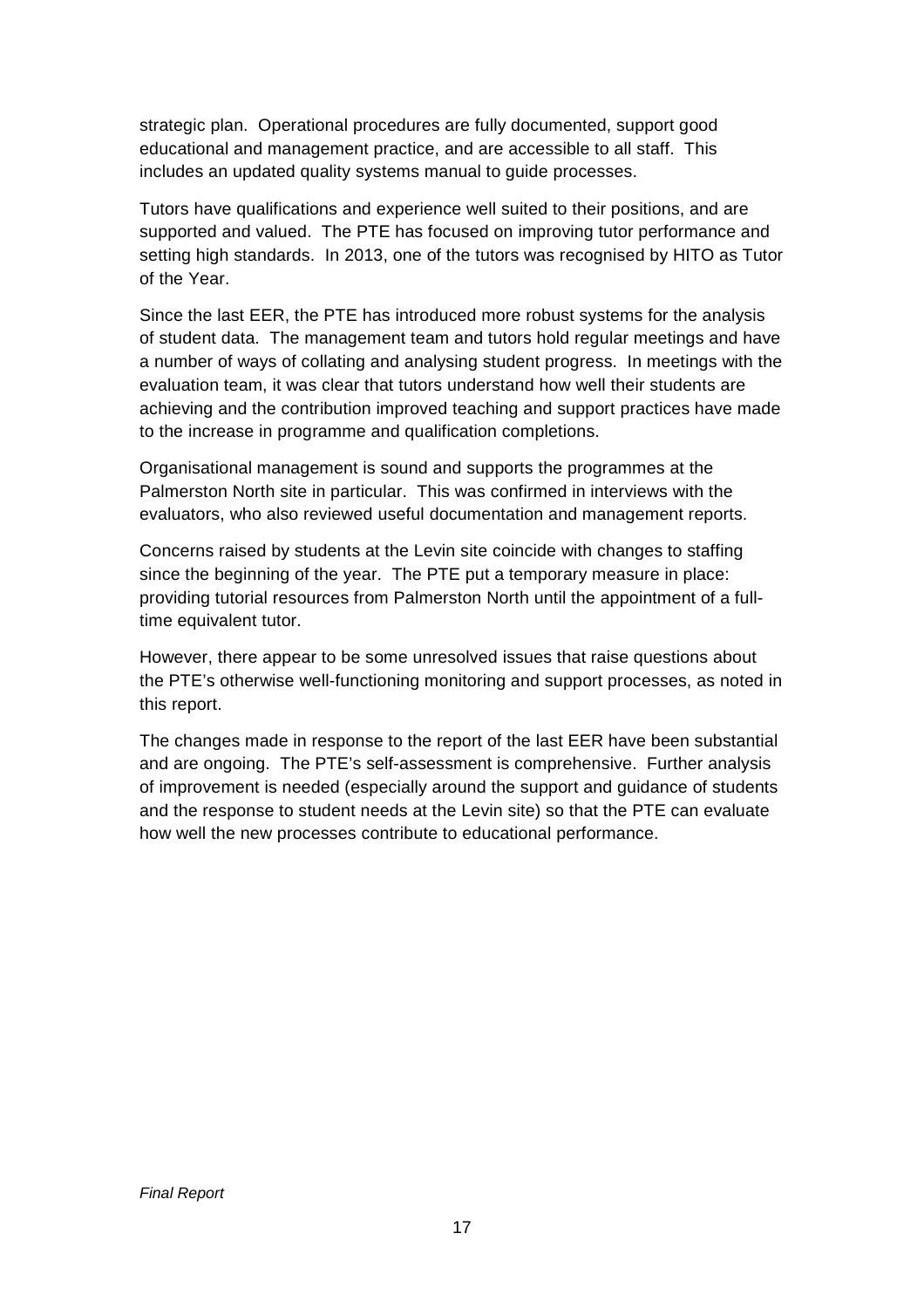## Focus Areas

This section reports significant findings in each focus area, not already covered in Part 1.

2.1 Focus area: Governance, management and strategy

The rating in this focus area for educational performance is **Good.** The rating for capability in self-assessment for this focus area is **Good.** 

#### 2.2 Focus area: Youth Guarantee

The rating in this focus area for educational performance is **Excellent.** The rating for capability in self-assessment for this focus area is **Good.** 

2.3 Focus area: Hairdressing certificates (Levels 3 and 4) The rating in this focus area for educational performance is **Excellent.**  The rating for capability in self-assessment for this focus area is **Good.**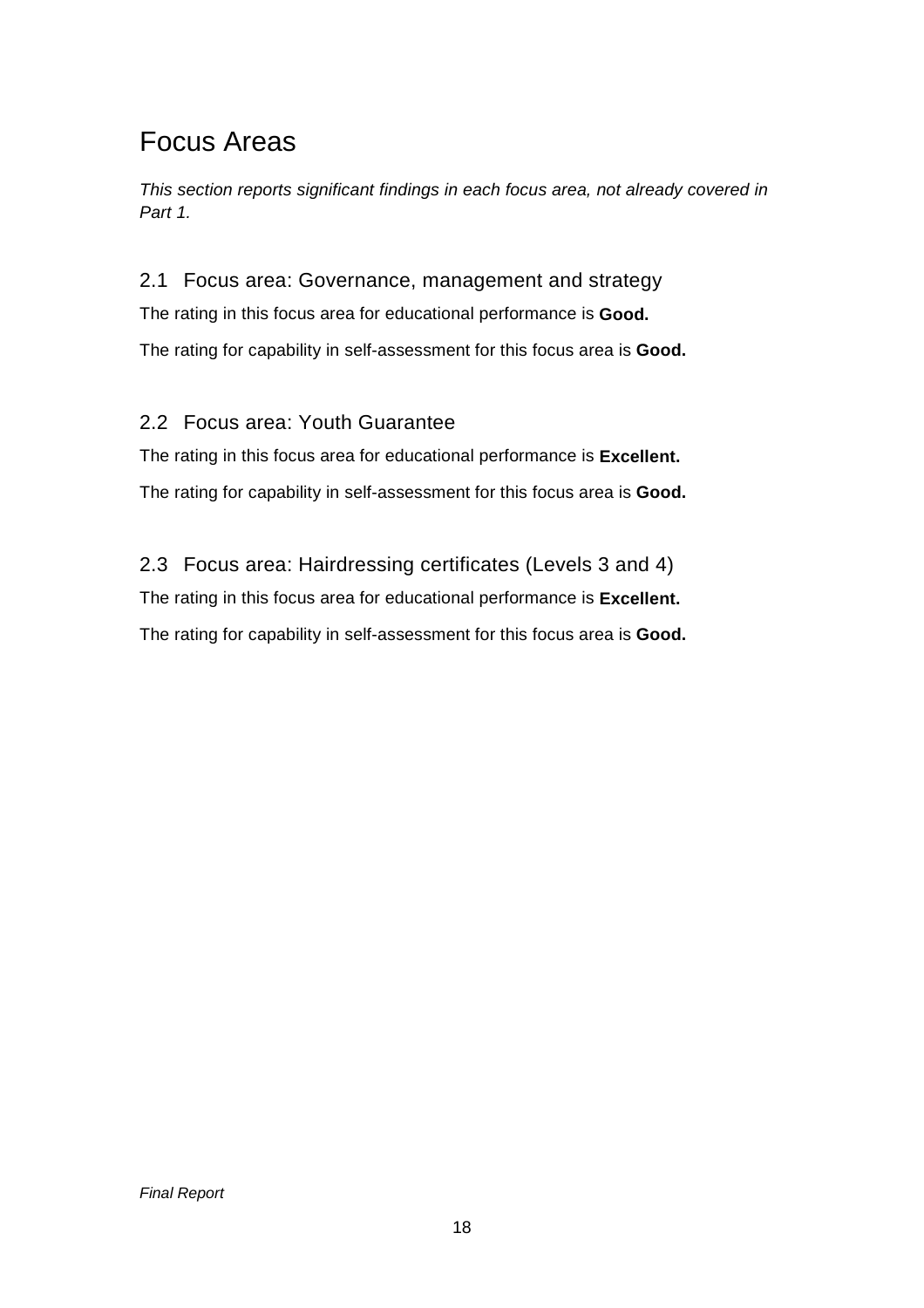## Recommendations

NZQA recommends that The Hairdressing College review the implementation of its student support and guidance systems at the Levin site.